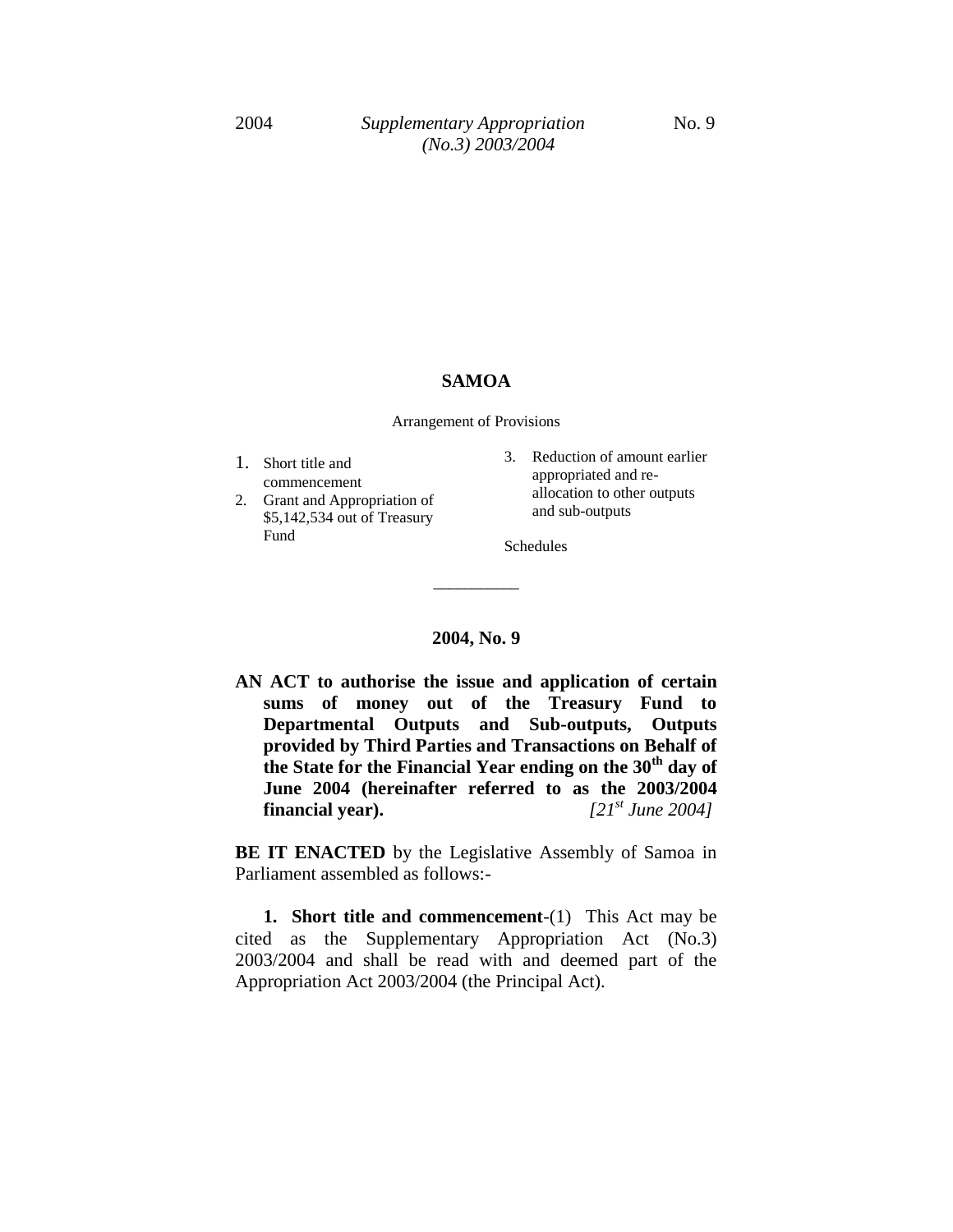(2) The provisions of Section 2 and the Schedules to this Act relate to Departmental Outputs and Sub-Outputs, Outputs provided by Third Parties and Transactions on Behalf of the State for the 2003/2004 financial year.

(3) This Act shall come into force on the day of its assent by the Head of State.

**2. Grant and Appropriation of \$5,142,534 out of Treasury Fund-**(1) There may be issued out of the Treasury Fund and applied to Outputs or Sub-outputs to be delivered by individual Departments, Outputs provided by Third Parties and Transactions on Behalf of the State for the 2003/2004 financial year sums which do not exceed in aggregate the sum of \$5,142,534 inclusive of the amounts appropriated in section 3.

(2) The sums authorised to be expended under sub-section (1) are hereby separately appropriated according to the outputs or sub-outputs to be delivered by individual Departments, Outputs provided by Third Parties and Transactions on Behalf of the State in the manner specified in the First Schedule.

**3. Reduction of amounts earlier appropriated and reallocation to other outputs and sub-outputs-**(1) The Principal Act is amended by authorising the reduction of the amount of \$2,440,796 from the Departments listed and according to the amounts set out in the Second Schedule.

(2) The amount of \$2,440,796 is hereby appropriated and re-allocated to the Departments and Outputs in the manner specified in the First Schedule to this Act and shall be deemed to be in addition to the earlier appropriations.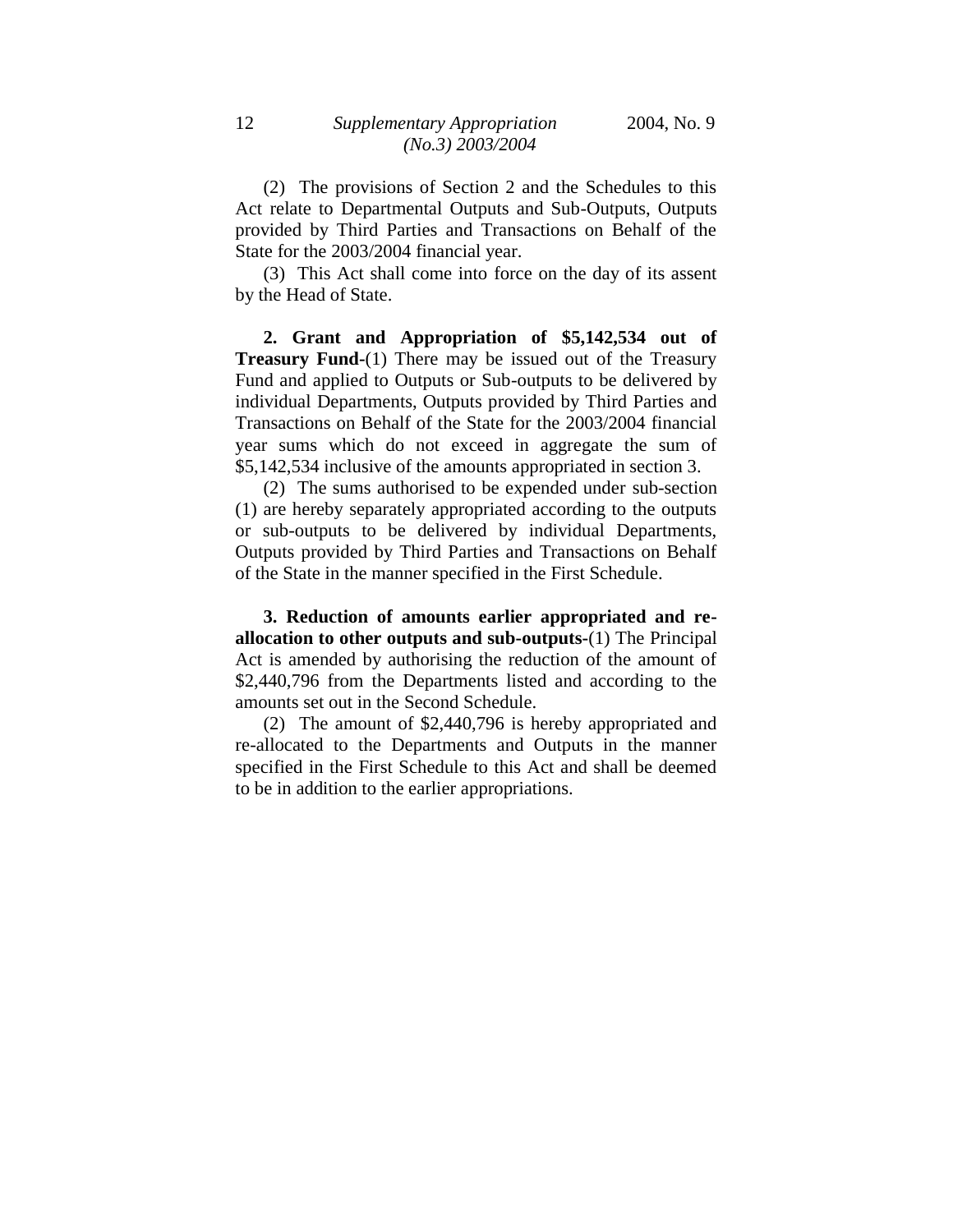# **FIRST SCHEDULE ADDITION IN APPROPRIATIONS**

| <b>Ministry/Department</b>                                                                            | <b>Description</b>                                              | Appropriation               | <b>Totals</b> |
|-------------------------------------------------------------------------------------------------------|-----------------------------------------------------------------|-----------------------------|---------------|
|                                                                                                       | <b>AUDIT</b>                                                    |                             |               |
| <b>Addition to Outputs &amp; Sub-Outputs Delivered by Ministry</b>                                    |                                                                 |                             |               |
| 4.0<br><b>Audit of Statutory Corporations</b>                                                         |                                                                 | 14,857                      |               |
|                                                                                                       | Total: Addition to Outputs & Sub-Outputs                        | <b>Provided by Ministry</b> | 14,857        |
| <b>Addition to Transactions on Behalf of State</b><br><b>VAGST Output Tax</b>                         |                                                                 | 1,857                       |               |
|                                                                                                       | <b>Total: Addition to Transaction on</b><br>behalf of the State |                             | 1,857         |
|                                                                                                       | <b>Total Addition in Expenditure</b>                            |                             | 16,714        |
| <b>EDUCATION, SPORTS &amp; CULTURE</b>                                                                |                                                                 |                             |               |
| <b>Addition to Outputs &amp; Sub-Outputs Delivered by Ministry</b><br><b>Teaching Services</b><br>3.0 |                                                                 | 770,306                     |               |
|                                                                                                       | <b>Total: Addition to Outputs delivered</b><br>by Ministry      |                             | 770,306       |
| <b>Addition to Output Provided by Third Parties</b><br>Village School Stationery                      |                                                                 | 216,462                     |               |
|                                                                                                       | <b>Total: Addition to Output Provided</b><br>by Third Parties   |                             | 216,462       |
| <b>Addition to Transactions on behalf of the State:</b><br>Counterpart costs - ADB/Education Sector   |                                                                 |                             |               |
| <b>Infrastructure Project</b><br><b>VAGST Output Tax</b>                                              |                                                                 | 143,763<br>45,806           |               |
|                                                                                                       | Total: Addition to Transactions on Behalf of the State          |                             | 189,569       |
|                                                                                                       | <b>Total Additional Expenditure</b>                             |                             | \$1,176,337   |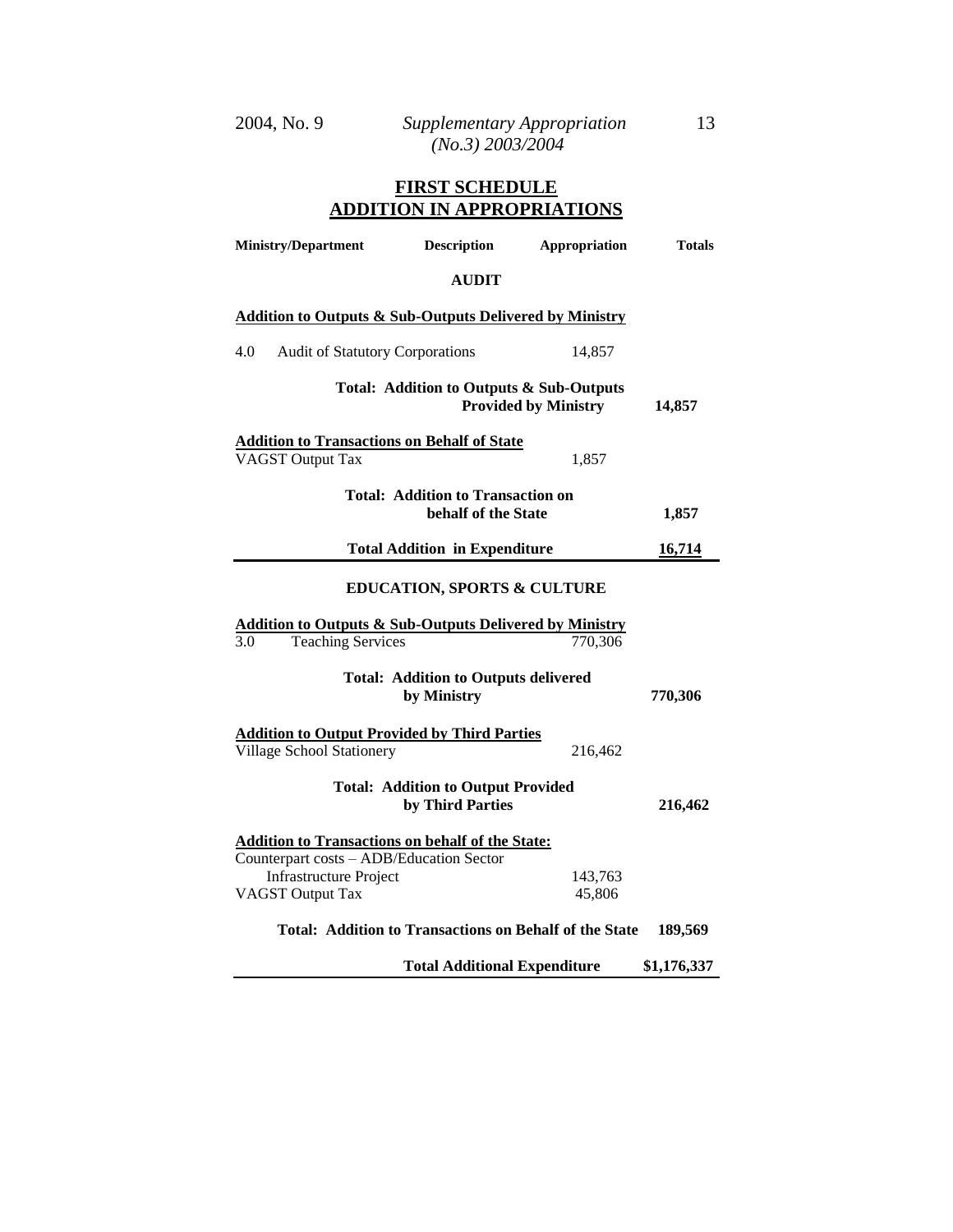## **FOREIGN AFFAIRS AND TRADE**

|                                           | <b>Addition to Outputs &amp; Sub-Outputs Delivered by the Department:</b> |           |           |
|-------------------------------------------|---------------------------------------------------------------------------|-----------|-----------|
| 1.0                                       | Policy Advice to the Minister and Cabinet                                 | 56,623    |           |
| 3.2                                       | Consulate General – Auckland                                              | 93,999    |           |
| 3.3                                       | Embassy - Brussels                                                        | 49,127    |           |
| 5.1                                       | <b>Trade Development</b>                                                  |           |           |
|                                           | (formerly output $4.1 - TCI$ )                                            | 7,512     |           |
| 5.2                                       | <b>Trade Promotion</b>                                                    |           |           |
|                                           | (formerly output $4.3 - TCI$ )                                            | 7,511     |           |
|                                           | <b>Total: Addition to Outputs Delivered by Ministry</b>                   |           | 214,772   |
|                                           | <b>Addition to Transactions on Behalf of the State</b>                    |           |           |
|                                           | <b>VAGST Output Tax</b>                                                   | 7,078     |           |
|                                           | <b>Total: Addition to Transactions on behalf</b>                          |           |           |
|                                           | of the State                                                              |           | 7,078     |
|                                           | <b>Total: Additional Expenditure</b>                                      | \$        | 221,850   |
|                                           | <b>HEALTH</b>                                                             |           |           |
|                                           |                                                                           |           |           |
|                                           | <b>Addition Outputs &amp; Sub-Outputs Delivered by Ministry</b>           |           |           |
| 4.3                                       | In patient & Ward Services (including HDU)                                |           |           |
|                                           | (Formerly 3.3)                                                            | 555,762   |           |
| 4.6                                       | Support Services - Non Medical                                            |           |           |
|                                           | (Formerly 3.6)                                                            | 214,511   |           |
|                                           | <b>Total: Addition to Outputs Delivered</b>                               |           |           |
|                                           | by Ministry                                                               |           | 770,273   |
|                                           | <b>Addition to Output Provided by Third Parties</b>                       |           |           |
|                                           | Provision for Medical fees                                                | 2,178,254 |           |
|                                           |                                                                           |           |           |
|                                           | <b>Total: Addition to Output Provided by</b>                              |           |           |
|                                           | <b>Third Parties</b>                                                      |           | 2,178,254 |
|                                           | <b>Addition to Transactions on behalf of the State:</b>                   |           |           |
|                                           | <b>Retirement Benefits</b>                                                | 6,360     |           |
|                                           | Hospital Chapel<br>68,444                                                 |           |           |
|                                           | <b>VAGST Output Tax</b><br>104,840                                        |           |           |
| <b>Total: Addition to Transactions on</b> |                                                                           |           |           |
| behalf of the State<br>179,644            |                                                                           |           |           |
|                                           | \$3,128,171<br><b>Total Additional Expenditure</b>                        |           |           |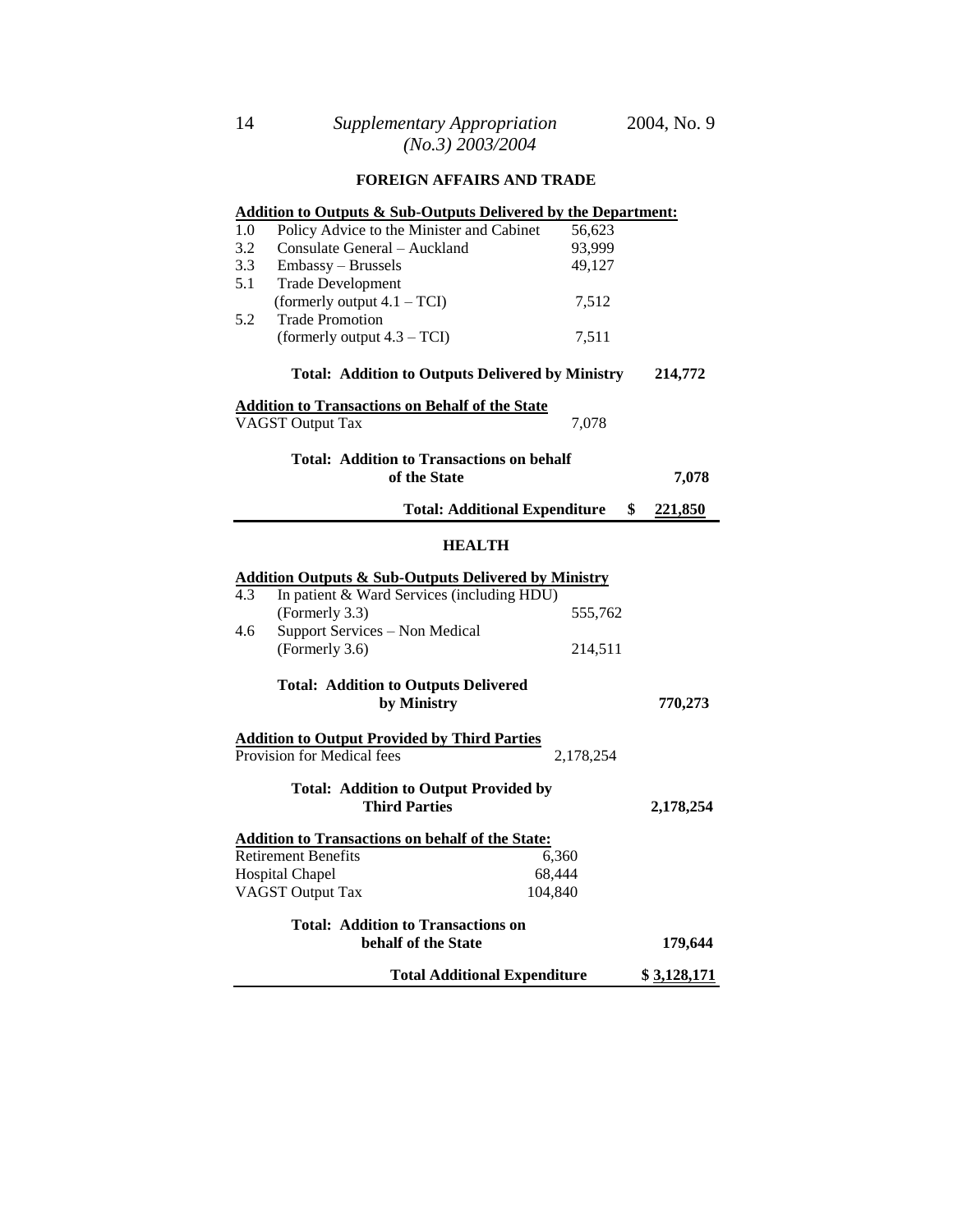#### **OMBUDSMAN**

| <b>Addition Outputs &amp; Sub-Outputs Delivered by Ministry</b><br>Policy Advice to the Minister<br>1.0 | 11,433 |                 |  |
|---------------------------------------------------------------------------------------------------------|--------|-----------------|--|
| <b>Total: Addition to Outputs Delivered</b><br><b>By Ministry</b>                                       |        | 11,433          |  |
| <b>Addition to Transactions on behalf of the State:</b><br><b>VAGST Output Tax</b>                      | 254    |                 |  |
| <b>Total: Addition to Transactions on</b><br><b>Behalf of the State</b>                                 |        | 254             |  |
| <b>Total Additional Expenditure</b>                                                                     |        | <u>\$11,678</u> |  |
| <b>PRIME MINISTER</b>                                                                                   |        |                 |  |
| <b>Addition to Outputs &amp; Sub-Output Delivered by the Department:</b>                                |        |                 |  |
| Servicing the Office of the Head of State<br>1.1                                                        | 17,174 |                 |  |
| <b>Prime Ministerial Support</b><br>3.0                                                                 | 16,826 |                 |  |
| <b>Cabinet Secretariat</b><br>6.0                                                                       | 24,817 |                 |  |
|                                                                                                         |        |                 |  |
| <b>Total: Addition to Outputs Delivered by Ministry</b>                                                 |        | 58,817          |  |
| <b>Addition to Transactions on behalf of the State:</b>                                                 |        |                 |  |
| <b>Retirement Benefits</b>                                                                              | 21,764 |                 |  |
| <b>VAGST Output Tax</b>                                                                                 | 6,100  |                 |  |
| <b>Total: Addition to Transactions on</b><br><b>Behalf of the State</b><br>27,864                       |        |                 |  |
| <b>Total Additional Expenditure</b>                                                                     |        | \$86,681        |  |
| POLICE, PRISON AND FIRE SERVICES                                                                        |        |                 |  |
| <b>Addition to Transactions on behalf of the State:</b><br><b>Retirement Benefits</b><br>1,094          |        |                 |  |
| <b>Total: Addition to Transactions on Behalf</b><br>of the State                                        |        | 1,094           |  |
| <b>Total Additional Expenditure</b>                                                                     |        | \$1,094         |  |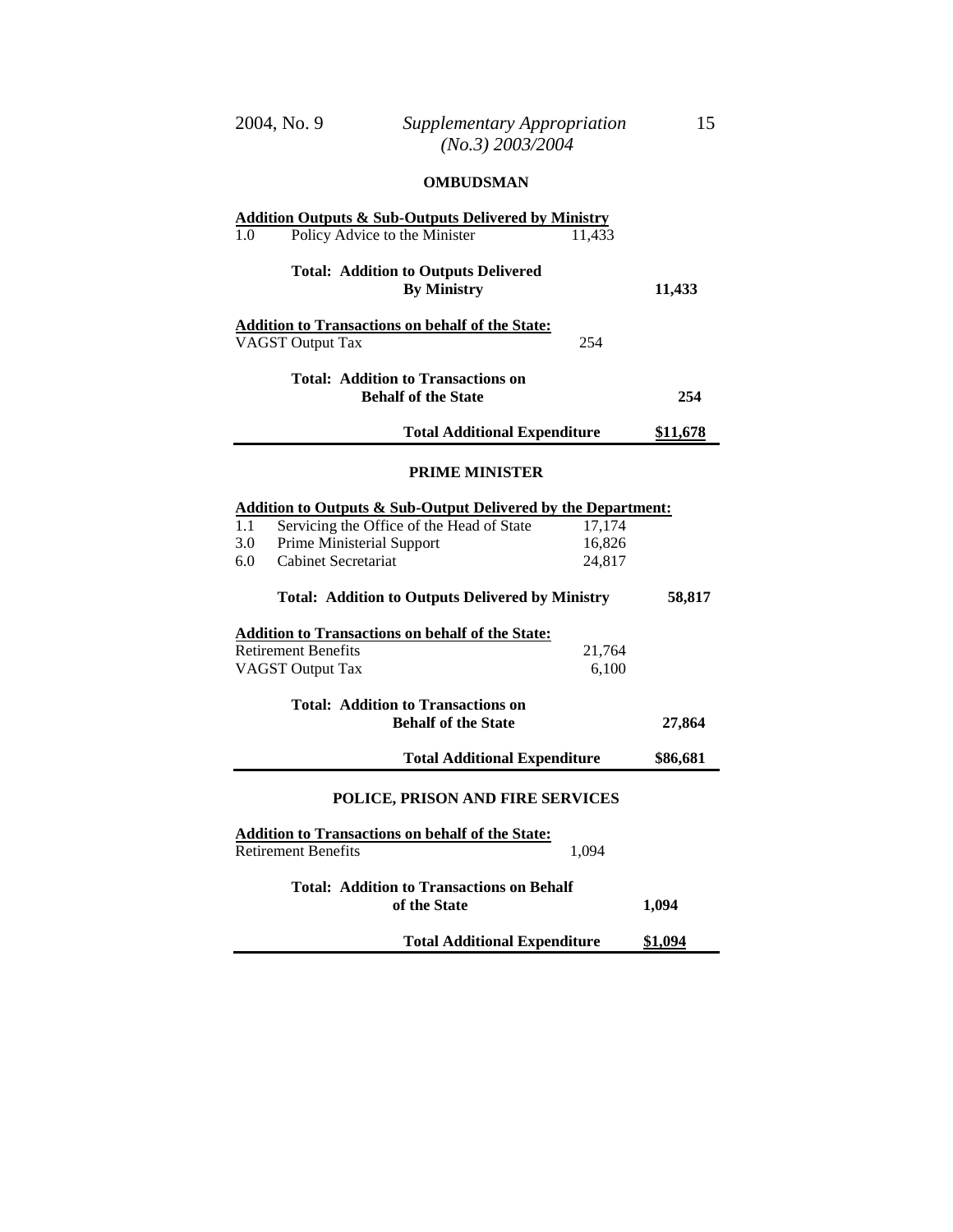## **WORKS, TRANSPORT AND INFRASTRUCTURE**

#### **Addition to Transactions on behalf of the State:**

| 6.0 | Road Asset Management – Upolu |         |
|-----|-------------------------------|---------|
|     | (formerly output 3-PW)        | 300.955 |
| 8.0 | Asset Management –Buildings   |         |
|     | (formerly output 5-PW)        | 199,045 |

## **Total: Addition to Transactions on Behalf of the State 500,000**

**Total Additional Expenditure \$500,000**

## **TOTAL ADDITIONAL OVERALL EXPENDITURE 2003-2004 5,142,534**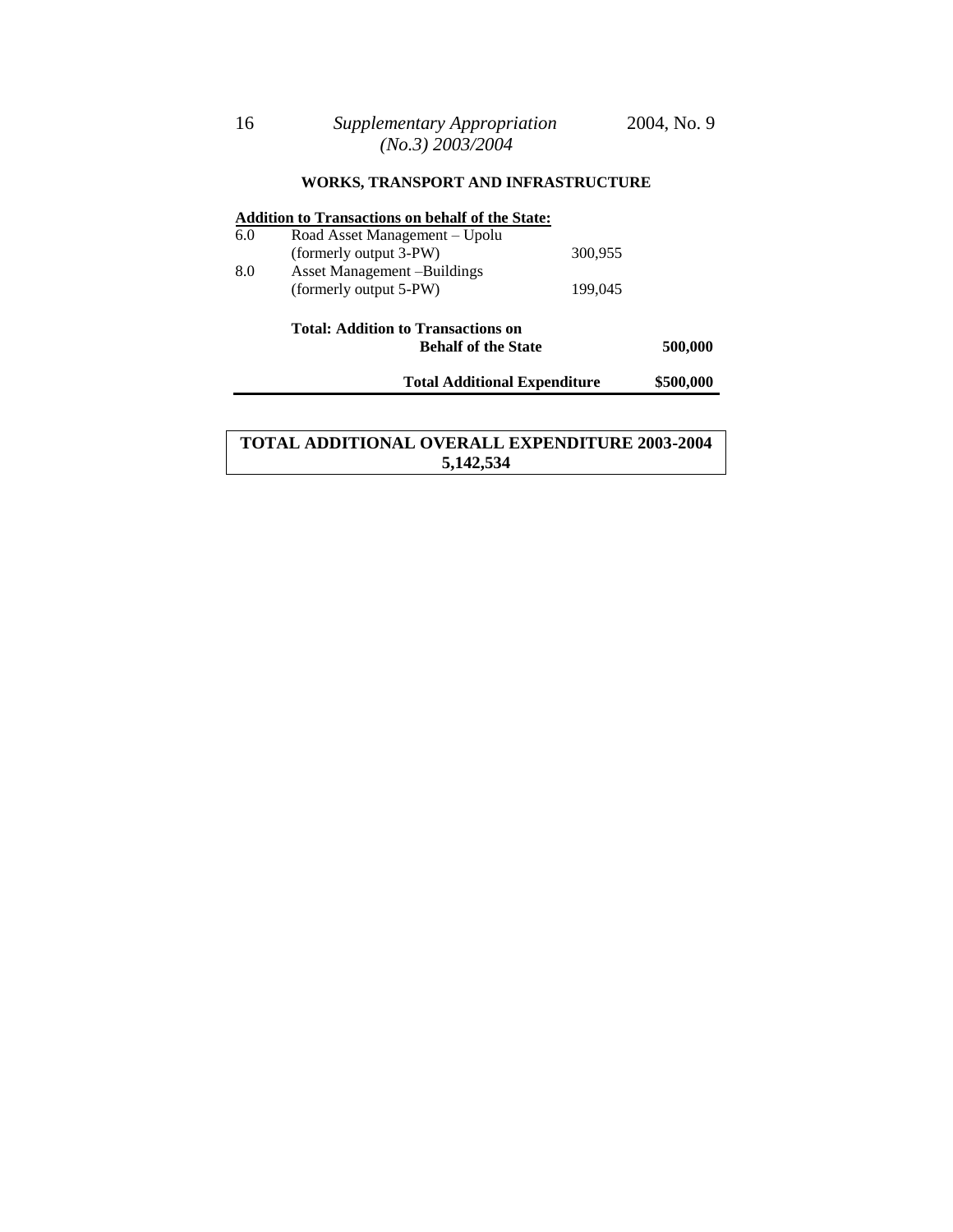#### **SECOND SCHEDULE REDUCTION IN APPROPRIATIONS**

| <b>Ministry/Department</b>                                                                                     | <b>Description</b>                                          | <b>Appropriations</b> | <b>Totals</b> |
|----------------------------------------------------------------------------------------------------------------|-------------------------------------------------------------|-----------------------|---------------|
|                                                                                                                | <b>AGRICULTURE</b>                                          |                       |               |
| <b>Reduction to Transactions on behalf of the State</b><br>National Abattoir<br><b>Tropical Sheep Shipment</b> |                                                             | (150,000)<br>(50,000) |               |
| <b>Total: Reduction to Transaction on</b>                                                                      | behalf of the State                                         |                       | (200,000)     |
|                                                                                                                | <b>Total Reduction in Expenditure</b>                       |                       | (200,000)     |
|                                                                                                                | <b>AUDIT</b>                                                |                       |               |
| <b>Reduction to Transactions on Behalf of State</b>                                                            |                                                             |                       |               |
| Membership Fees & Grants<br><b>International Congress of Supreme</b>                                           |                                                             |                       |               |
| <b>Audit Institution</b><br><b>SPASAI</b>                                                                      |                                                             | (5,000)<br>(71)       |               |
| <b>INTOSAI</b>                                                                                                 |                                                             | (86)                  |               |
| <b>APIPA</b>                                                                                                   |                                                             | (1,200)               |               |
| <b>Total: Reduction to Transaction on behalf of State</b><br>(6,357)                                           |                                                             |                       |               |
|                                                                                                                | <b>Total Reduction in Expenditure</b>                       |                       | (6,357)       |
| <b>EDUCATION, SPORTS AND CULTURE</b>                                                                           |                                                             |                       |               |
| <b>Reduction to Outputs &amp; Sub-Outputs Delivered by the Ministry</b>                                        |                                                             |                       |               |
| <b>Colleges Procurement</b><br>9.2                                                                             |                                                             | (346, 462)            |               |
|                                                                                                                | <b>Total: Reduction to Outputs</b><br>delivered by Ministry |                       | (346, 462)    |
| <b>Reduction to Output Provided by Third Parties</b>                                                           |                                                             |                       |               |
| Loan Repayments for Village Schools                                                                            |                                                             | (8,594)               |               |
| Vaipouli School                                                                                                |                                                             | (600)                 |               |
| Iva (School Review House)                                                                                      |                                                             | (524)                 |               |
| <b>International/National Sport Activities</b>                                                                 |                                                             | (1,002)               |               |
| Samoa Games                                                                                                    |                                                             | (7, 542)              |               |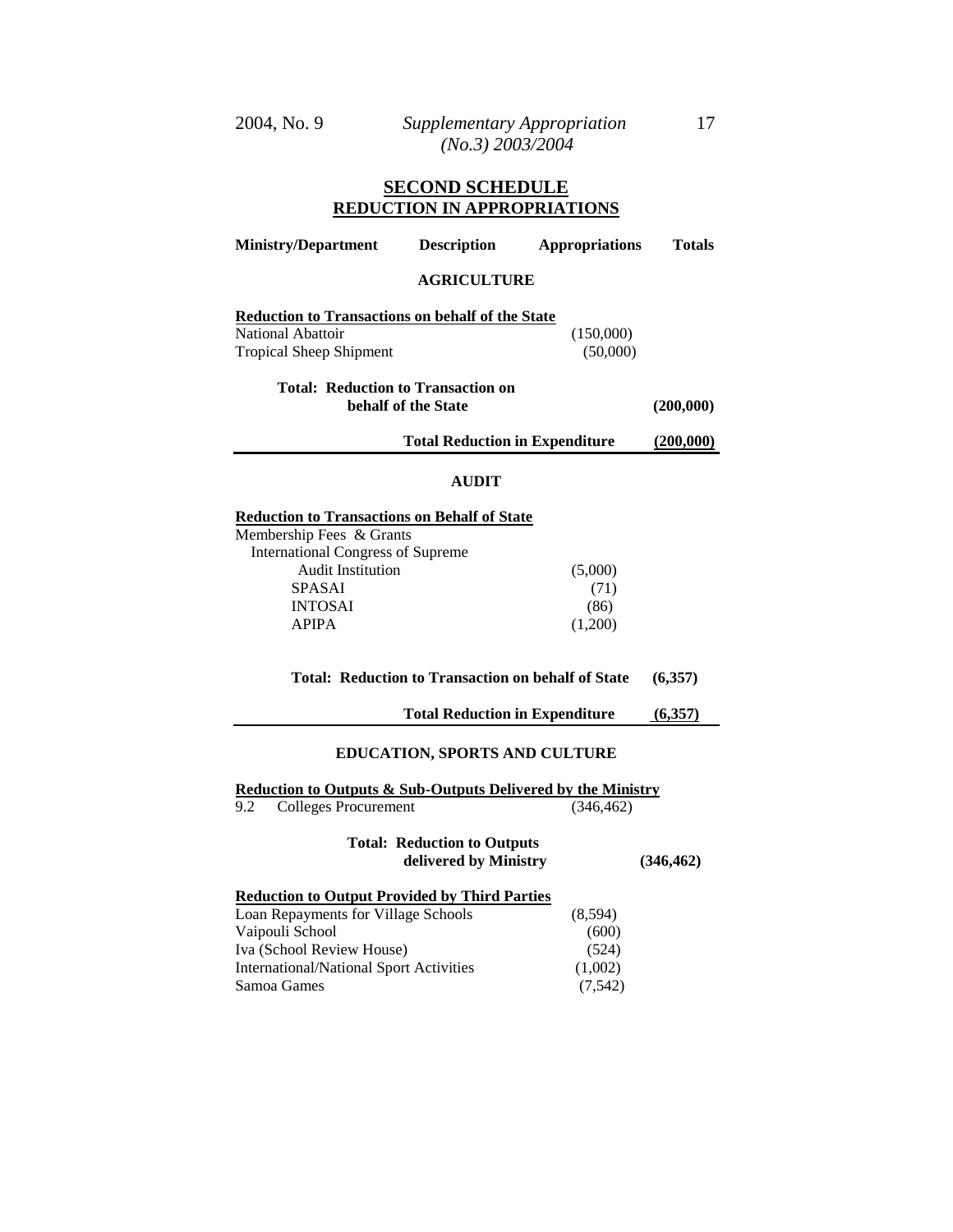| 18                                                       | <b>Supplementary Appropriation</b><br>$(No.3)$ 2003/2004                                                                                                           |                                    | 2004, No. 9           |
|----------------------------------------------------------|--------------------------------------------------------------------------------------------------------------------------------------------------------------------|------------------------------------|-----------------------|
|                                                          | <b>Total: Reduction to Outputs Provided</b><br>by Third Parties                                                                                                    |                                    | (18,262)              |
| Membership Fees & Grants                                 | <b>Reduction to Transactions on behalf of the State</b><br>University of the South Pacific                                                                         | (43,243)                           |                       |
| <b>UNESCO</b>                                            | <b>UNESCO</b> (Local Costs)<br>South Pacific Board for Educational                                                                                                 | (10,000)<br>(5,000)                |                       |
|                                                          | Assessment<br>Commonwealth Centre of Learning<br>Overseas Graduates & FOE Students<br>Counterpart costs - AUSAID/Institutional                                     | (2,000)<br>(38,986)<br>(213,800)   |                       |
| Sports Equipment<br><b>Construction of Sports Fields</b> | <b>Strengthening Project</b>                                                                                                                                       | (3,000)<br>(23, 271)               |                       |
|                                                          | <b>Total: Reduction to Transaction on</b><br>behalf of the State                                                                                                   |                                    | (369, 300)            |
|                                                          | <b>Total Reduction in Expenditure</b>                                                                                                                              |                                    | (734, 024)            |
|                                                          | <b>FINANCE</b>                                                                                                                                                     |                                    |                       |
| Privatisation of SOEs                                    | <b>Reduction to Transactions on behalf of the State</b><br>Counterpart-Sanitation & Drainage Project/ADB<br>Hosting ACP/Regional RAO & NAOs Meeting<br>(Feb, 2004) | (60,000)<br>(100,000)<br>(100,000) |                       |
|                                                          | <b>Total: Reduction to Transaction on</b><br>behalf of the State                                                                                                   |                                    | (260,000)             |
|                                                          | <b>Total Reduction in Expenditure</b>                                                                                                                              |                                    | (260,000)             |
|                                                          | <b>FOREIGN AFFAIRS AND TRADE</b>                                                                                                                                   |                                    |                       |
|                                                          | <b>Reduction to Transactions on behalf of the State</b><br>Exporter of the Year Award - Programme<br><b>Renovations to Mission Buildings</b>                       |                                    | (95,000)<br>(119,772) |
|                                                          | <b>Total: Reduction to Transaction on</b><br>behalf of the State                                                                                                   |                                    | (214,772)             |
|                                                          | <b>Total Reduction in Expenditure</b>                                                                                                                              |                                    | (214,772)             |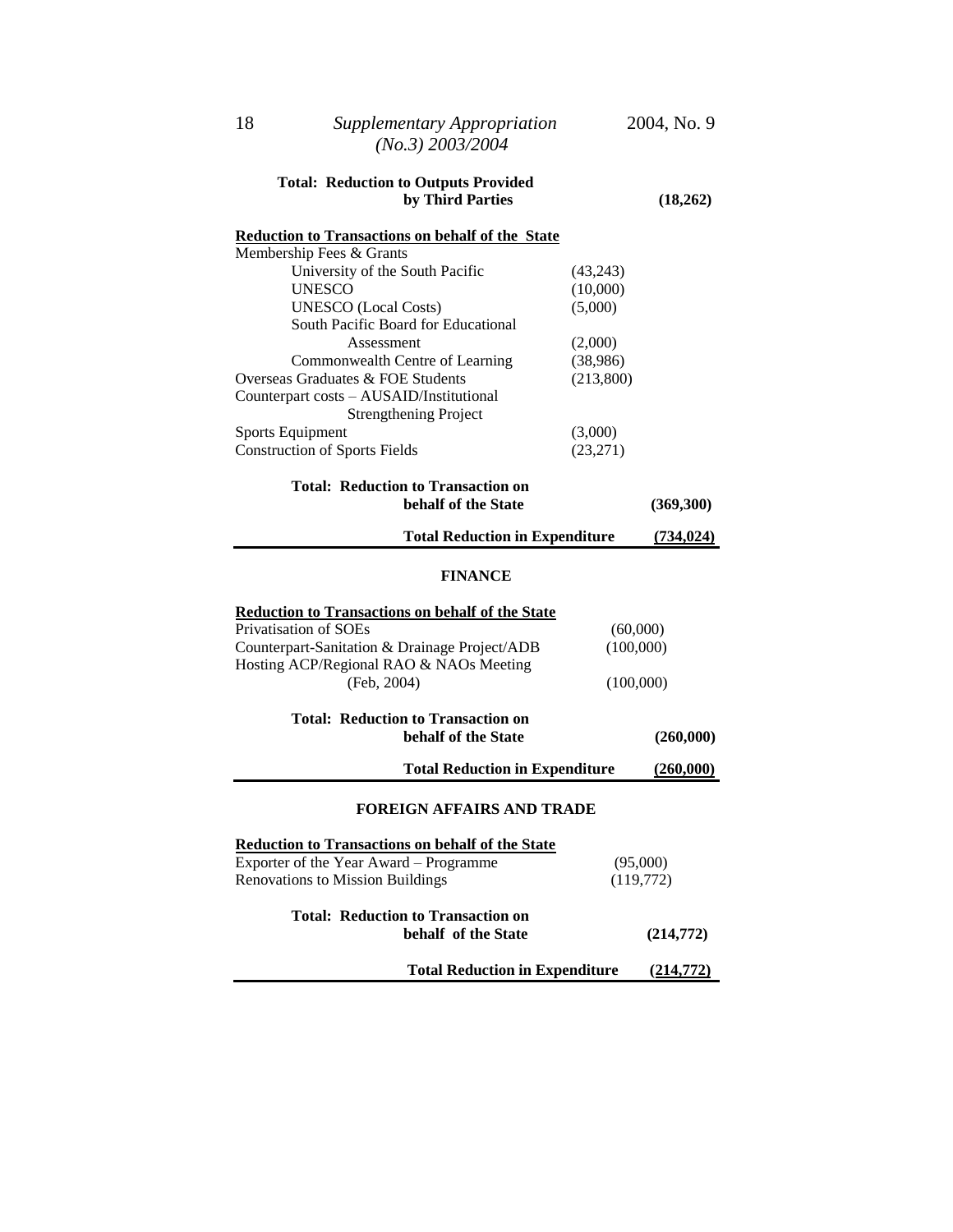# **HEALTH**

| <b>Reduction to Transactions on Behalf of the State</b>                                                                       |                               |                        |
|-------------------------------------------------------------------------------------------------------------------------------|-------------------------------|------------------------|
| Counterpart Costs-IDA/Health Sector Project                                                                                   | (50,000)                      |                        |
| <b>Total: Reduction to Transactions on</b><br>behalf of the State                                                             |                               | (50,000)               |
| <b>Total Reduction in Expenditure</b>                                                                                         |                               | (50,000)               |
| OMBUDSMAN                                                                                                                     |                               |                        |
| <b>Reduction to Transactions on Behalf of the State</b>                                                                       |                               |                        |
| Membership Fees & Grants<br>International Ombudsman Institute<br><b>OMBIS Regional Information Register</b><br>Rents & Leases | (1,033)<br>(1,000)<br>(9,400) |                        |
| <b>Total: Reduction to Transactiond on</b><br>behalf of the State                                                             |                               | (11, 433)              |
| <b>Total Reduction in Expenditure</b>                                                                                         |                               | (11, 433)              |
| <b>PRME MINISTER</b>                                                                                                          |                               |                        |
| <b>Reduction to Transactions on behalf of the State</b>                                                                       |                               |                        |
| Purchase of New Passports                                                                                                     | (1,100)                       |                        |
| American Samoa Flag Day                                                                                                       | (52,000)                      |                        |
| Head of State's Birthday                                                                                                      | (3,500)                       |                        |
| Printing of Immigration Arrival Cards                                                                                         | (6,516)                       |                        |
| <b>Total: Reduction to Transactions on</b><br>behalf of the State                                                             |                               | (63, 116)              |
| <b>Total Reduction in Expenditure</b>                                                                                         |                               | $\underline{(63,116)}$ |
| POLICE, PRISON AND FIRE SERVICES                                                                                              |                               |                        |
| <b>Reduction to Transactions on behalf of the State</b><br>Police Contingent to Liberia                                       | (1,094)                       |                        |
| <b>Total: Reduction to Transactions on</b><br>behalf of the State                                                             |                               | (1,094)                |
| <b>Total Reduction in Expenditure</b>                                                                                         |                               | (1,094)                |